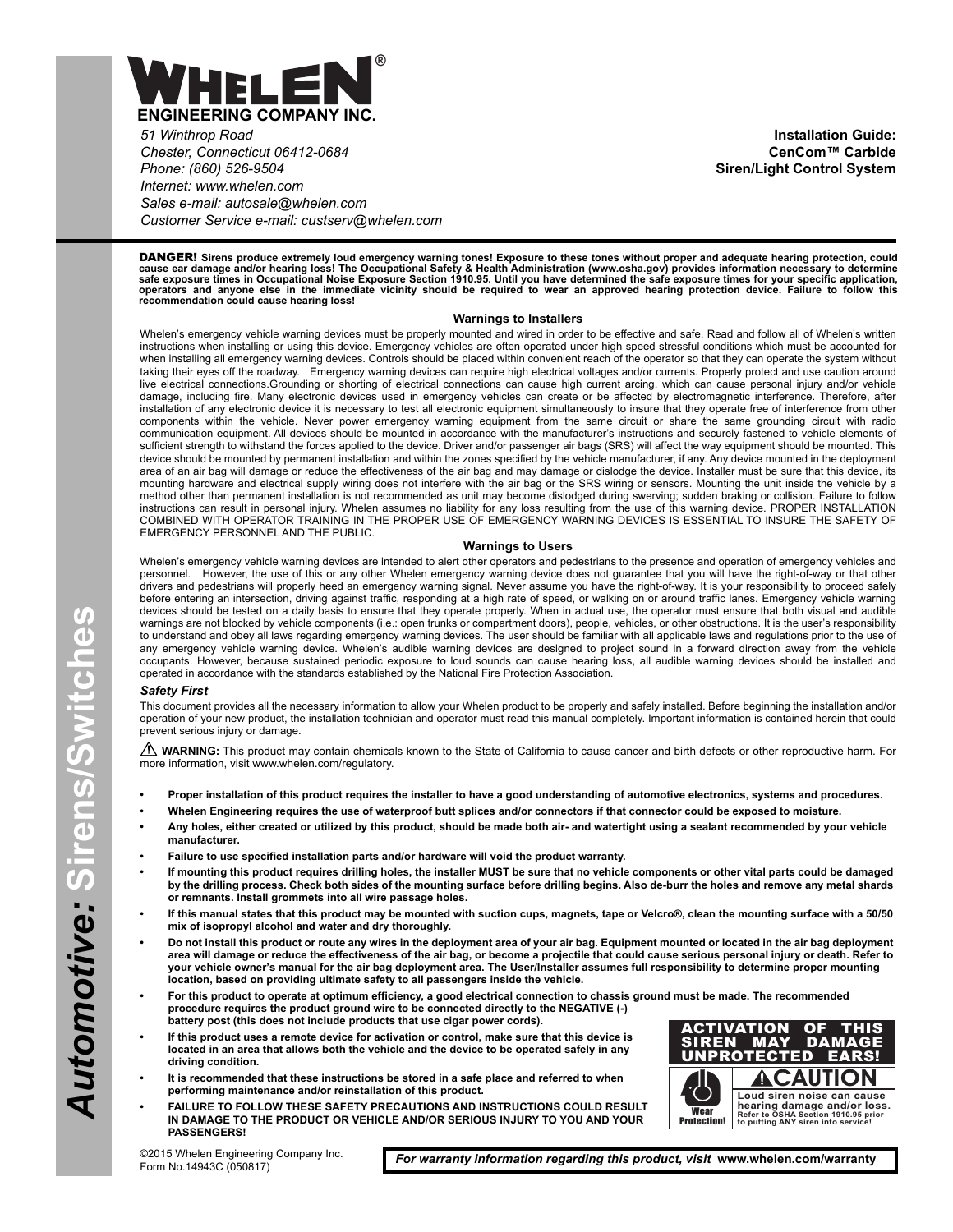# **Table of Contents**

| Installation |  |
|--------------|--|
|              |  |
|              |  |
|              |  |
|              |  |

### Wiring

| 11 I Y |  |
|--------|--|
|        |  |
|        |  |
|        |  |
|        |  |
|        |  |
|        |  |
|        |  |
|        |  |
|        |  |
|        |  |
|        |  |
|        |  |
|        |  |
|        |  |

### Adjustments

### **LED Indicators**

# **Illustrations**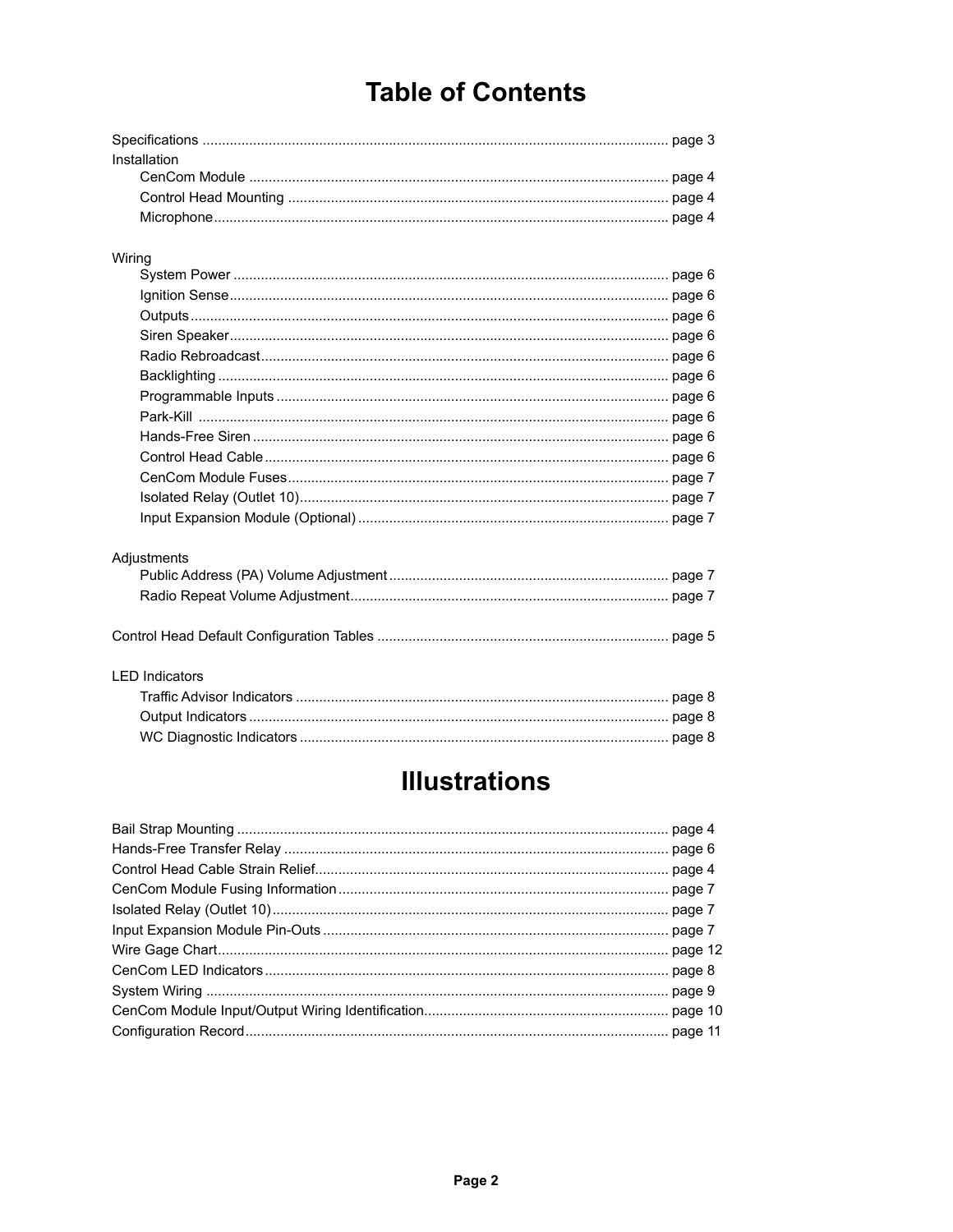# **Specifications**

### <span id="page-2-0"></span>**General**

Input Voltage 12.8 VDC  $\pm 20\%$ Negative Ground Only Main Input Current **80 Amps Max.** Main Siren Fuse 20 Amps Stand-by Current (backlight off) Ign.On - 80mA (typ) / Ign.Off - 100 uA (typ) Operating Temperature  $-30^{\circ}$ C to +60<sup>°</sup>C Storage Temperature  $-40^{\circ}$ C to +70°C Humidity 99% (Non-condensing) Output Load **Two, 11 Ohm Speakers** Output Power **TWO, 100 Watt Speakers** 

# **Output Current**

Output #1 20 Amps Max. (fused@10 Amps) Output #2 20 Amps Max. (fused@10 Amps) Output #3 10 Amps Max. (fused@10 Amps) Output #4 0 0 0 0 0 0 0 10 Amps Max. (fused@10 Amps) **NOTE: Total combined current draw of Outputs 1, 2, 3 & 4 not to exceed 50 Amps!**

|           | NOTE: Total combined current draw of Outputs 5, 6, 7, 8 & 9 not to exceed 50 Amps! |
|-----------|------------------------------------------------------------------------------------|
| Output #9 | 10 Amps Max. (fused $@10$ Amps)                                                    |
| Output #8 | 10 Amps Max. (fused $@10$ Amps)                                                    |
| Output #7 | 10 Amps Max. (fused@10 Amps)                                                       |
| Output #6 | 10 Amps Max. (fused $@10$ Amps)                                                    |
| Output #5 | 10 Amps Max. (fused $@10$ Amps)                                                    |
|           |                                                                                    |

### **Dimensions (CenCom Carbide Module)**

| Height | 3.20 inches |
|--------|-------------|
| Width  | 8.22 inches |
| Depth  | 6.74 inches |

### **Dimensions (Control Head)**

| Height | 3.58 inches |
|--------|-------------|
| Width  | 6.85 inches |
| Depth  | 1.32 inches |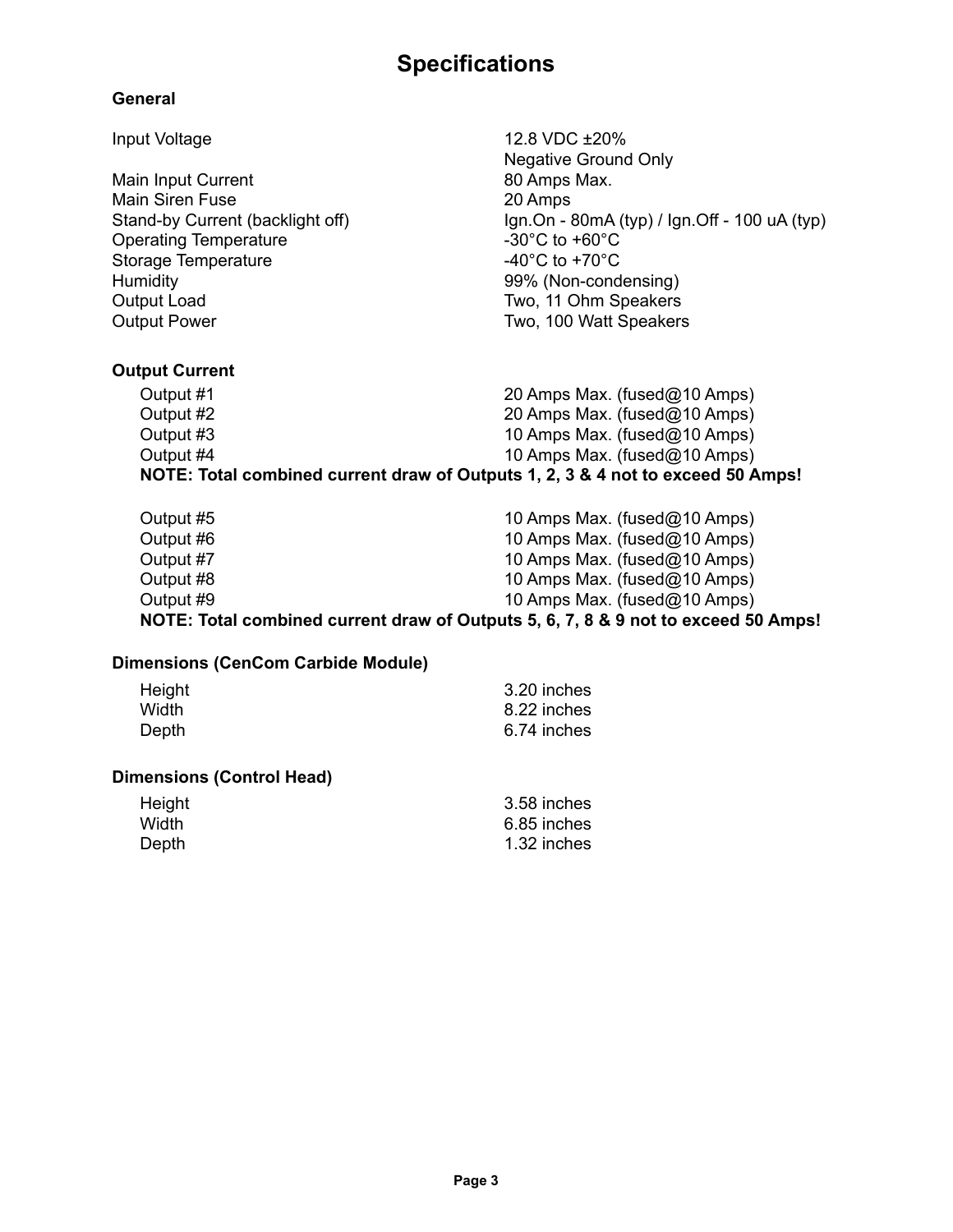# **Installation**

### <span id="page-3-0"></span>*CenCom Module*

- 1. Locate a suitable mounting location. A dry, cool compartment is a good choice.
- 2. Position the CenCom module on the proposed mounting location. Using an awl or similar tool, scribe the mounting surface where the mounting holes are to be drilled. Make sure that this mounting area allows sufficient ventilation for the CenCom module's air vents and fans.

**Caution: As mounting the CenCom module will require drilling, it is absolutely necessary to make sure that no other vehicle components could be damaged in the process. Check both sides of the mounting surface before starting. If damage is likely, select a different mounting location.**

- 3. Remove the module from its mounting area, and using a drill bit sized for a #10 sheet metal screw, drill a hole in each of the areas scribed in the previous step.
- 4. Return the module to its mounting location. Using #10 x 3/4" sheet metal screws (provided), secure the module onto its mounting surface. Be sure to install a #10 internal tooth lock washer (included) onto each mounting screw. **IMPORTANT:** The CenCom module case must be either mounted on, or grounded to the vehicle chassis.

### *Control Head*

The following sections will outline the varrious mounting styles available for the assorted CenCom control heads. The applicable mounting styles for each control head are listed on pages 5 thru 7.

**Regardless of the style selected, be sure to observe the air bag warning on the cover of this manual.**

**Caution: As mounting the control head will require drilling, it is absolutely necessary to make sure that no other vehicle components could be damaged in the process. Check both sides of the mounting surface before starting. If damage is likely, select a different mounting location.**

### <span id="page-3-1"></span>*Bail Strap Mount*

1. Position the bail strap in the selected mounting location. Using an awl or other suitable tool, scribe the surface where the mounting holes are to be drilled.

2. Drill the mounting holes in the areas scribed in step 1. The size of the drill bit should be determined by the size of the mounting hardware (#10 sheet metal screw) and thickness of the mounting surface.

3. Using hardware provided (#10 x 3/4" sheet metal screw & #10 internal tooth lockwasher), secure the bail strap to the mounting location.

### *Note: There are 3 sets of holes on the bail strap for positioning the control head at 3 different heights.*

4. With the bail strap in place, insert the #10 x 3/8" hex head bolt into the assembly hole from the inner side of the bail strap as shown.

5. Place the #10 internal-tooth lock washer and the acorn nut on the protruding bolt on the outer side of the bail strap. Loosely secure the acorn nut to the hex head bolt.



Now slide the control head onto the bolt heads. Once it is in the position that the customer has chosen, and the control head has fully engaged the bolt heads, tighten the acorn nuts until the unit is firmly secured.

A third pair of mounting holes are provided that will enable the control head to be located much closer to the bail strap than the other pairs allow. If this closer location is used, the tips of the bail bracket may be broken off at the notches shown.

Route the control head cable (provided) from the CenCom module to the designated mounting location. Plug this cable securely into the rear of the control head. Be sure to route the cable through either of the two recessed pathways (shown here).This will prevent the cable from being accidentally disconnected or pinched by the control head.

<span id="page-3-4"></span>

### *Havis Console Mount*

The Havis Console mounting kit includes all the necessary hardware needed to secure the control head to the mounting bracket for installation on a Havis Console. Please refer to the manual included with your console for specific information on securing the control head/mounting bracket assembly onto the console.

For installation into consoles by other manufacturers, a control head bracket designed for your console must be obtained from the console manufacturer.

### <span id="page-3-2"></span>*Microphone Mount*

A 1/4" microphone port is provided on the front of the Amp/Relay module. After plugging the microphone cord into the microphone port, secure the cord using the cable clamp and #8 x 3/8" machine screw (included with microphone kit).

If the optional 20' extension cord is used, install this cord as outlined above. Install the mic plug bracket (included with kit) in the desired area using #8 x 1/2" hardware (included). Route the cord to the plug bracket, install the cable end thru the bracket hole and fasten using the hex nut provided. Secure the cord to the bracket using the cable clamp, #8 x 3/8" machine screw and lock washer.

### *Default Control Head Configurations*

The default operating configurations for the control heads available for the CenCom Carbide are listed in the following section.

*Control head shown for reference-only*

<span id="page-3-3"></span>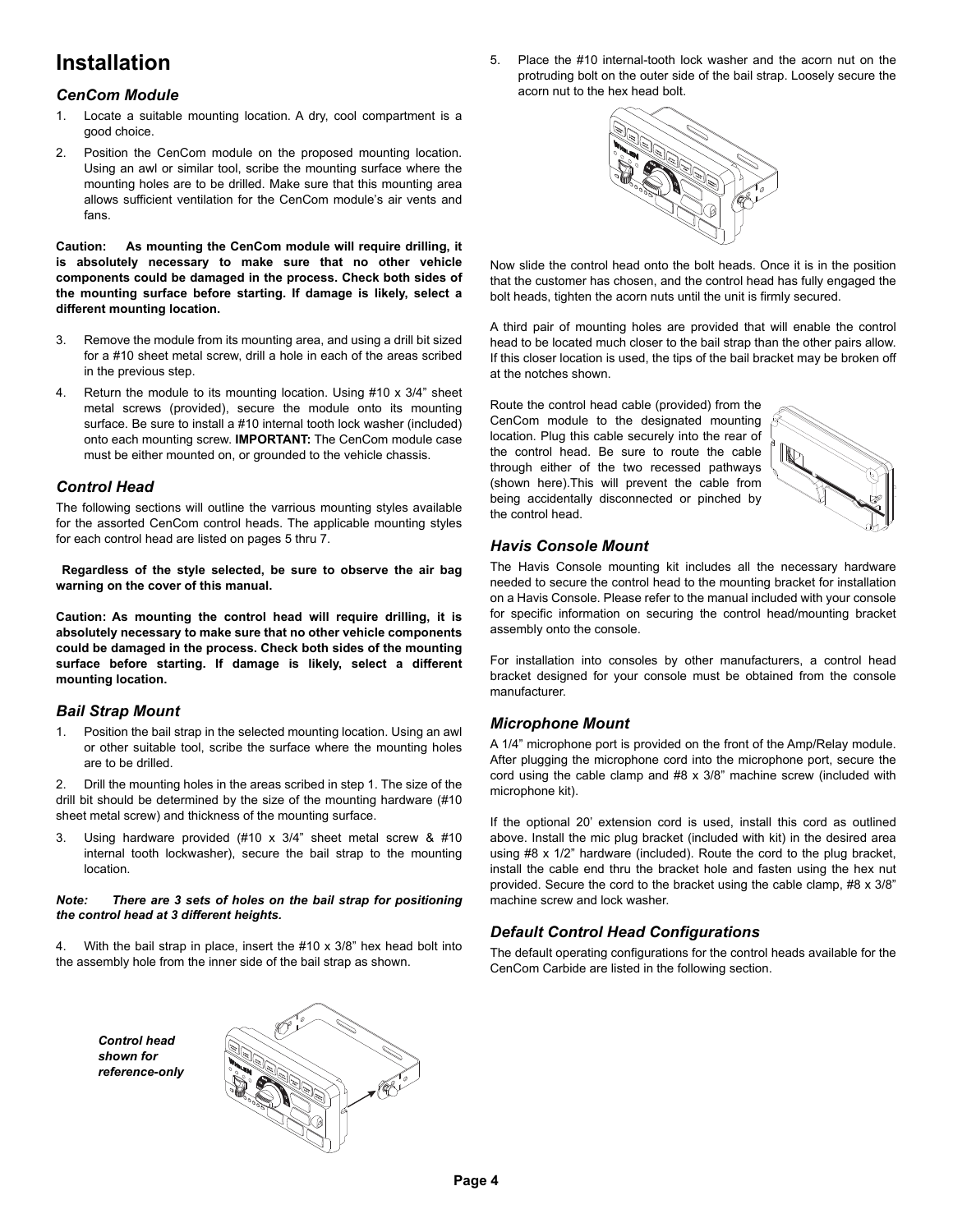<span id="page-4-0"></span>

**Control Head:** w/ Slide Switch 21 Button

Bail Mount Console Mount **Mounting Style(s):**

| ID              | <b>Default</b><br><b>Function</b> | <b>Description</b>                                                                                                                                |  |  |
|-----------------|-----------------------------------|---------------------------------------------------------------------------------------------------------------------------------------------------|--|--|
| PB <sub>1</sub> | <b>STBY</b>                       | Clears all siren operations. Activates Horn Relay.                                                                                                |  |  |
| PB <sub>2</sub> | <b>RAD</b>                        | Rebroadcast radio output through siren speaker.<br><b>Activates Horn Relav</b>                                                                    |  |  |
| PB <sub>3</sub> | HF                                | Stand-by Mode, but Horn Ring or MAN button can<br>activate the siren and be used to cycle through the<br>Hands-Free buffer. Activates Horn Relay. |  |  |



**Control Head:** 13 Button

**Mounting Style(s):** Bail Mount Console Mount

w/Knob & Slide Switch

ID Default Description **PB 1 PB 2 PB 3 PB 4 PB 5 Activates Output 5 Activates Output 6. Activates Output 7. Activates Output 11.** Default Function **SW1 SW2 SW3 SW4 AUX1 Activates Output 4.**



### **Mounting Style:** Microphone Mount

| PR <sub>4</sub> | <b>WAII</b>      | Broadcasts WAIL tone. Activates Horn Relay.                                      |  |
|-----------------|------------------|----------------------------------------------------------------------------------|--|
| PR <sub>4</sub> | <b>WAII</b>      | <b>Broadcasts WAIL tone. Activates Horn Relay.</b>                               |  |
| <b>PR 5</b>     | YFI P            | Broadcasts YELP tone. Activates Horn Relay.                                      |  |
| PB <sub>6</sub> | T3               | <b>Broadcasts PIERCER tone, Activates Horn Relay.</b>                            |  |
| PB <sub>7</sub> | <b>MAN</b>       | Initiates MANUAL tone. Applies OVERRIDE tone.<br>Can cycle tones for Hands Free. |  |
| PB <sub>8</sub> | AH               | <b>Broadcasts the AIRHORN Tone.</b>                                              |  |
| PR <sub>9</sub> | SW <sub>9</sub>  | <b>Activates Output 8.</b>                                                       |  |
| <b>PB 10</b>    | <b>SW10</b>      | <b>Activates Output 9.</b>                                                       |  |
| <b>PB 11</b>    | AUX <sub>1</sub> | <b>Activates Output 11.</b>                                                      |  |
| <b>PB 12</b>    | AUX <sub>2</sub> | <b>Activates Horn Relay.</b>                                                     |  |
| <b>PR 13</b>    | IP.              | <b>Activates Output 12.</b>                                                      |  |
| <b>PB 14</b>    | SW <sub>14</sub> | <b>Activates Output 4.</b>                                                       |  |
| <b>PB 15</b>    | <b>SW15</b>      | <b>Activates Output 5.</b>                                                       |  |
| <b>PB 16</b>    | <b>SW16</b>      | Activates Output 6.                                                              |  |
| <b>PB 17</b>    | <b>SW17</b>      | <b>Activates Output 7.</b>                                                       |  |
| <b>PB 18</b>    | GI               | <b>Activates Output 10.</b>                                                      |  |
| <b>PB 19</b>    | LT T/A           | Activates 'Sequence Left' Traffic Advisor pattern.                               |  |
| <b>PB 20</b>    | RT T/A           | Activates 'Sequence Right' Traffic Advisor pattern.                              |  |
| <b>PB 21</b>    | <b>FLSH</b>      | Sequence through three available Traffic Advisor<br>flash patterns and "Off".    |  |
| SL <sub>0</sub> | <b>OFF</b>       | Stops All Siren and T/A functions.                                               |  |
| SL <sub>1</sub> | 1                | <b>Activates Output 1.</b>                                                       |  |
| SL <sub>2</sub> | $\overline{2}$   | Activates Output 1 + 2.                                                          |  |
| SL <sub>3</sub> | 3                | Activates Output $1 + 2 + 3$ .                                                   |  |
|                 |                  |                                                                                  |  |

| PR <sub>6</sub> | AUX <sub>2</sub> | <b>Activates Horn Relay.</b>                                                                                                                                                 |  |
|-----------------|------------------|------------------------------------------------------------------------------------------------------------------------------------------------------------------------------|--|
| PB <sub>7</sub> | LP               | <b>Activates Output 12.</b>                                                                                                                                                  |  |
| PR 8            | GI               | <b>Activates Output 10.</b>                                                                                                                                                  |  |
| PB <sub>9</sub> | <b>MAN</b>       | Initiates Manual Tone. Applies Override Tone.<br>Can cycle tones for Hands-Free.                                                                                             |  |
| <b>PB 10</b>    | AH               | <b>Broadcast Airhorn Tone.</b>                                                                                                                                               |  |
| <b>PR 11</b>    | I T T/A          | Activates 'Sequence Left' Traffic Advisor pattern.                                                                                                                           |  |
| <b>PR 12</b>    | RT T/A           | Activates 'Sequence Right' Traffic Advisor pattern.                                                                                                                          |  |
| <b>PR 13</b>    | FI SH            | Sequence through three available Traffic Advisor<br>flash patterns and "OFF".                                                                                                |  |
| R <sub>1</sub>  | <b>RAD</b>       | Rebroadcast radio output through the siren speaker.<br><b>Activates Horn Relay.</b>                                                                                          |  |
| R <sub>2</sub>  | PA               | Activate PA Feature, Turns off Hands-Free.                                                                                                                                   |  |
| R3              | <b>MAN</b>       | Changes functionality of Horn Ring Input.                                                                                                                                    |  |
| R4              | <b>HF</b>        | Stand-By mode except that the Horn Ring (or the<br>MAN button) can activate the siren and be used to<br>cycle through the Hands-Free buffer.<br><b>Activates Horn Relay.</b> |  |
| <b>R5</b>       | T <sub>1</sub>   | Broadcast WAIL tone. Activate Horn Relay.                                                                                                                                    |  |
| R <sub>6</sub>  | T <sub>2</sub>   | Broadcast YELP tone. Activate Horn Relay.                                                                                                                                    |  |
| R7              | T3               | <b>Broadcast PIERCER tone.</b><br><b>Activate Horn Relay.</b>                                                                                                                |  |
| SL <sub>0</sub> | OFF              | <b>Stops All Functions.</b>                                                                                                                                                  |  |
| SL <sub>1</sub> | 1                | <b>Activates Output 1.</b>                                                                                                                                                   |  |
| SI <sub>2</sub> | $\overline{2}$   | Activates Output 1 + 2.                                                                                                                                                      |  |
| SL <sub>3</sub> | 3                | Activates Output 1 + 2 + 3.                                                                                                                                                  |  |
|                 |                  |                                                                                                                                                                              |  |

|                                  | <b>PB 16</b>                        | ID              | <b>Default</b><br><b>Function</b> | <b>Description</b>                                                                                                                                          |
|----------------------------------|-------------------------------------|-----------------|-----------------------------------|-------------------------------------------------------------------------------------------------------------------------------------------------------------|
|                                  |                                     | PB <sub>1</sub> | SL <sub>1</sub>                   | <b>Activates Output 1.</b>                                                                                                                                  |
| 000.                             |                                     | PB <sub>2</sub> | SL <sub>2</sub>                   | Activates Output 1 + 2.                                                                                                                                     |
| PВ<br>PB                         |                                     | PB <sub>3</sub> | SL <sub>3</sub>                   | Activates Output 1 + 2 + 3.                                                                                                                                 |
| PB<br>3                          |                                     | PB <sub>4</sub> | <b>MAN</b>                        | Initiates MANUAL tone, Applies OVERRIDE tone.<br>Can cycle tones for Hands Free.                                                                            |
| PB<br>PB                         |                                     | PB <sub>5</sub> | AH                                | <b>Broadcasts AIRHORN Tone.</b>                                                                                                                             |
| $\bigcap$<br>റ റ<br>71<br>∩      |                                     | PB <sub>6</sub> | <b>HF</b>                         | Stand-by Mode, but Horn Ring or MAN button can<br>activate the siren and be used to cycle through the<br>Hands-Free buffer.<br><b>Activates Horn Relay.</b> |
|                                  |                                     | PB <sub>7</sub> | <b>WAIL</b>                       | Broadcasts the WAIL tone. Activates Horn Relay.                                                                                                             |
|                                  |                                     | PB <sub>8</sub> | <b>YELP</b>                       | Broadcasts the YELP tone. Activates Horn Relay.                                                                                                             |
|                                  |                                     | PB <sub>9</sub> | T <sub>3</sub>                    | <b>Broadcasts PIERCER tone. Activates Horn Relay.</b>                                                                                                       |
| PB<br>PB<br>PB<br>8<br>6         | <b>Control Head:</b><br>14+2 Button | <b>PB 10</b>    | <b>RAD</b>                        | Rebroadcast radio output through siren speaker.<br><b>Activates Horn Relav</b>                                                                              |
| PB<br>PB<br>PB<br>11<br>9<br>10  |                                     | <b>PB 11</b>    | <b>DIR</b>                        | <b>Cycles through Traffic Advisor</b><br>(Left, Right, Split, Off) states.                                                                                  |
|                                  | <b>Mounting Style:</b>              | <b>PB 12</b>    | <b>SW10</b>                       | <b>Activates Output x.</b>                                                                                                                                  |
| PB<br>PB<br>PB<br>14<br>12<br>13 | Microphone Mount                    | <b>PB 13</b>    | LP                                | Activates Output 10.                                                                                                                                        |
|                                  |                                     | <b>PB 14</b>    | GL                                | <b>Releases Gun Lock</b>                                                                                                                                    |
|                                  |                                     | <b>PB 15</b>    | $P-T-T$                           | Push-To-Talk (Microphone/PA)                                                                                                                                |
|                                  |                                     | <b>PB 16</b>    | On/Off                            | Places system in Sleep mode.                                                                                                                                |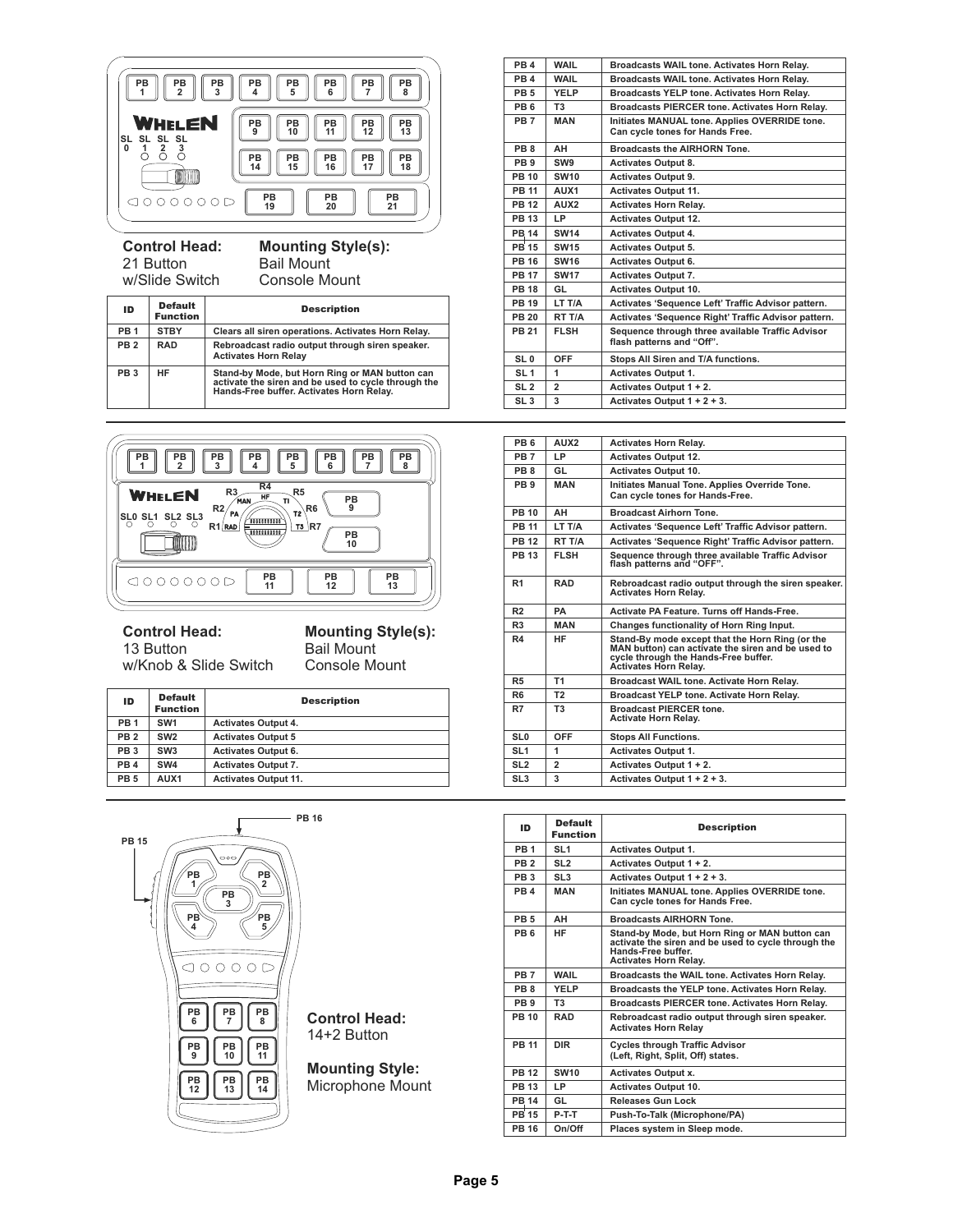## *Wiring*

**WARNING! All customer supplied wires that connect to the positive terminal of the battery must be sized to supply at least 125% of the maximum operating current and FUSED at the battery to carry that load. DO NOT USE CIRCUIT BREAKERS WITH THIS PRODUCT! (see wire chart on [page 12\)](#page-11-0).**

*NOTE: Item numbers reference the illustration found on [page 10.](#page-9-0)*

**IMPORTANT! Wires connecting to the Amp/Relay Module have the proper terminals pre-installed. If the customer needs to re-terminate these wires for any reason, the proper tool MUST be used to insure proper crimping.**

### <span id="page-5-0"></span>*System Power (Items 48-51)*

- 1. Locate the 4-position Molex™ connector (items 48 thru 51).
- 2. Using appropriately sized wire, extend the two RED wires (50 & 51) to the Positive (+) battery terminal. Fuse each wire independently @ 50 Amps. DO NOT install these fuses until the wiring for the entire system has been completed.
- 3. Using appropriately sized wire, extend the two BLACK wires (48 & 49) to the vehicle's chassis ground (typically adjacent to the battery).
- 4. Complete the connections and plug the connector into the CenCom™ module.

### <span id="page-5-1"></span>*Ignition Sense (Item 41)*

- 1. Locate the RED/BLK wire at Connector C, Pin 16.
- 2. Connect this wire to the ignition switch to allow the CenCom™ system to be turned off with the ignition switch. See Shutdown Module for optional connection

### <span id="page-5-9"></span>*Outputs*

See [page 10](#page-9-0) for more information.

### <span id="page-5-2"></span>*Siren Speaker (Items 31 & 40)*

- 1. Route the ORANGE and BROWN 16 gage wire (included) from Connector C, Pins 6 &15, to the siren speaker.
- 2. Connect ORANGE wire to the WHITE speaker wire (speaker high).
- 3. Connect BROWN wire to BLACK speaker wire (speaker low).

NOTE: For dual speaker installation, connect the second speakers wires to the same destinations as the first speakers wires (see [page 9\)](#page-8-0).

### <span id="page-5-3"></span>*Radio Rebroadcast (Items 30 & 39)*

Two (2) BLU wires are used to connect your two-way radio's external speaker for radio rebroadcast. This is an optional connection and will not effect the other operations. **Note:** Radio rebroadcast will NOT work with amplified remote speakers! If your remote speaker is amplified (i.e.: contains a power amp circuit in the speaker assembly), do not enable the radio rebroadcast feature.

- 1. Locate the two wires that connect the external speaker to the twoway radio, cut one of them and splice one of the BLU wires into this circuit.
- 2. Cut the remaining speaker wire and splice the remaining BLU wire into this circuit.

### *Backlighting (Item 32)*

Note: The CenCom backlight circuit has been designed to accept any of the following:

- **0 VDC input (off)**
- **12VDC input (on)**
- **A Pulse Width Modulated (PWM) input with a range of 0% 100% duty cycle @ 100Hz (i.e. dimmer circuit).**
- 1. Route the WHT/BLK wire (included) from Connector C, Pin 7, to the vehicle's marker light circuit.
- 2. Splice this wire into this circuit to enable the control head backlighting to be active whenever the vehicle's marker light is active.

### <span id="page-5-4"></span>*Programmable Inputs (Item 26, 27, 35, 36)*

There are 4 programmable inputs in the CenCom system. The output signal line from devices such as a K-9 temperature sensor may be connected to these inputs. Two of these inputs (items 27 & 36) are designated for use when the Park-Kill or Hands-Free system options are used (see below).

### <span id="page-5-5"></span>*Park-Kill (Optional) (Item 27)*

**CAUTION! Always consult your vehicle's technical manual before altering your vehicle's wiring. Wiring modifications may compromise your vehicle's safety and/or performance. Use of the Park-Kill option may require the installation of the Whelen WPKM1 Park-Kill module. Consult your vehicle's technical manual before using this feature.**

Using appropriately sized wire, extend and connect the WHT/ORN wire from Connector C, Pin 2, to the vehicle's transmission neutral safety switch signal wire. NOTE: For programming purposes, it is necessary to know whether this signal wire is switching the positive or negative side of the circuit.

### <span id="page-5-6"></span>*Hands-Free Siren (Items 36 & 38) (Optional)*

1. Using a customer supplied relay capable of handling the current of your vehicle horn, connect as shown below.

<span id="page-5-8"></span><span id="page-5-7"></span>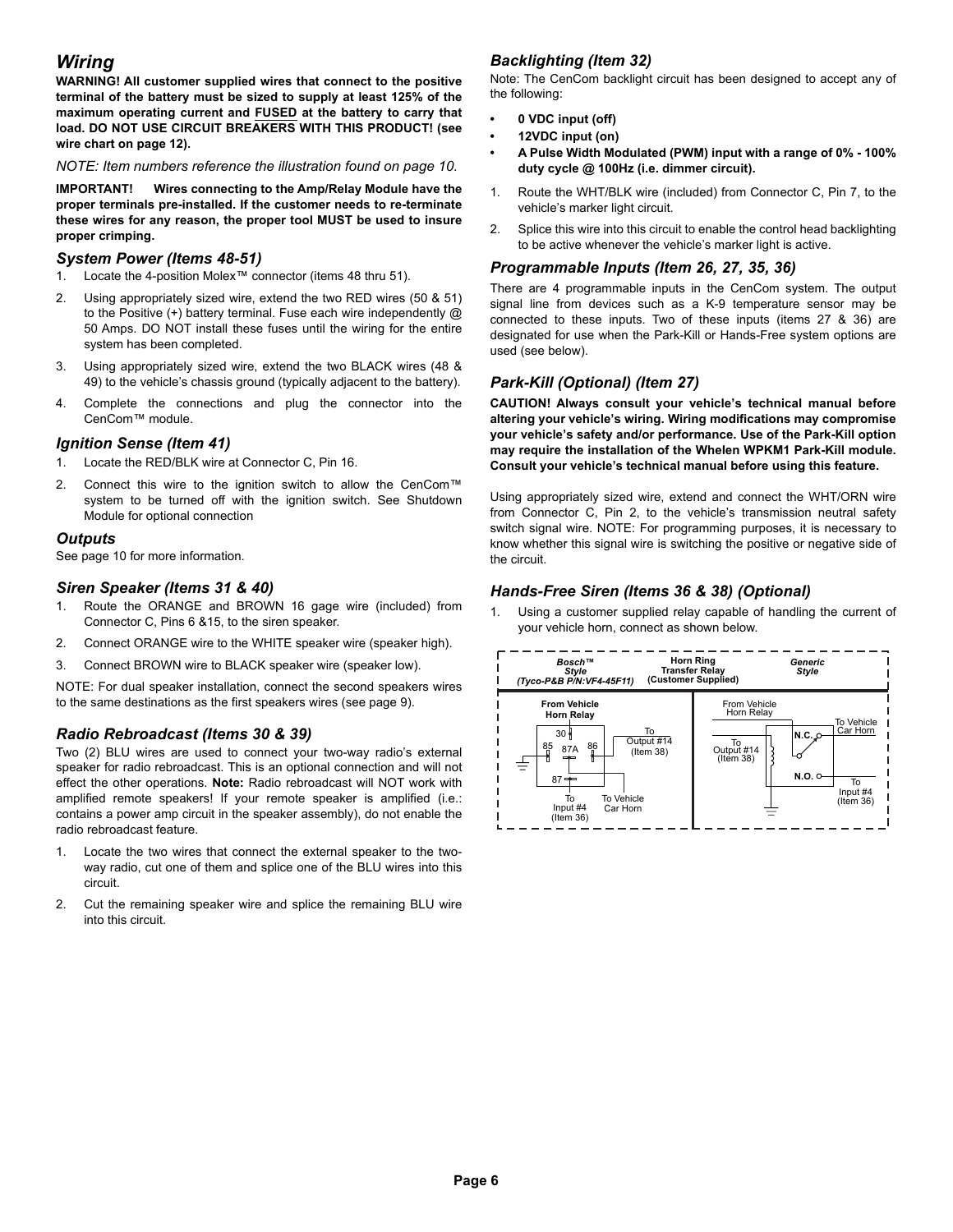### <span id="page-6-1"></span>*PA Volume Adjustment*

Locate the PA adjustment potentiometer on the right side of the CenCom module. Using a small, flat-blade screwdriver, set the potentiometer to its middle position. With the CenCom™ system on, activate the PTT (Push To Talk) feature on the optional microphone. Adjust the potentiometer until a satisfactory PA volume level is achieved using a normal speaking voice.

### <span id="page-6-2"></span>*Radio Repeat Volume Adjustment*

To Adjust the Radio Repeat Levels: Before placing this unit into service, the Radio Repeat output volume must be adjusted to satisfactory operating levels. To adjust this level, a small, flat-blade screwdriver is needed. Locate the Radio Repeat adjustment potentiometer on the right side of the CenCom module. Set the volume of the vehicle's twoway radio to its normal operating level. Press the RAD button on the control head to activate Radio Repeat. As incoming transmissions are received, adjust the Radio Repeat potentiometer to set the desired level. Turn the potentiometer clockwise to increase the level and counter-clockwise to decrease the level.

<span id="page-6-3"></span>

## <span id="page-6-6"></span>*Input Remote Module*

The input remote module enables up to eight (8) non-CenCom vehicle components and/or equipment to be integrated into the CenCom/Carbide network.

As shown in the tables below, connect the input wire of the desired device to the appropriate wire. For example, if the device in question requires a Positive input signal, that input wire would be connected to the BROWN expansion module pigtail wire. In this example, that device would be recognized as "INPUT 5" by the CenCom/Carbide system. However, if that device requires a Negative input signal, that input wire would be connected to the WHT/BRN expansion module pigtail wire. Note that this device would be recognized as "INPUT 5" by the CenCom/Carbide system.

<span id="page-6-7"></span>

| <b>WIRE SIDE VIEW</b> |    |   |             |   |   |    |   |  | W              |                  |  |
|-----------------------|----|---|-------------|---|---|----|---|--|----------------|------------------|--|
|                       |    |   |             |   |   |    |   |  | POS            | COLC             |  |
| 8                     |    | 6 | 5           | 4 | 3 | 2  | 1 |  | 1              | <b>BROV</b>      |  |
| 16                    | 15 |   | 14 13 12 11 |   |   | 10 | 9 |  | $\overline{2}$ | <b>RED</b>       |  |
|                       |    |   |             |   |   |    |   |  | 3              | <b>ORAN</b>      |  |
|                       |    |   |             |   |   |    |   |  | $\overline{4}$ | YELLO            |  |
|                       |    |   |             |   |   |    |   |  | 5              | <b>GREE</b>      |  |
|                       |    |   |             |   |   |    |   |  | 6              | <b>BLU</b>       |  |
|                       |    |   |             |   |   |    |   |  | 7              | <b>VIOLE</b>     |  |
|                       |    |   |             |   |   |    |   |  | 8              | GRE <sup>®</sup> |  |
|                       |    |   |             |   |   |    |   |  | 9              | WHT/B            |  |
|                       |    |   |             |   |   |    |   |  | 10             | WHT/R            |  |
|                       |    |   |             |   |   |    |   |  |                |                  |  |

| <b>WIRE CHART</b> |                 |                   |  |  |  |  |  |  |  |  |
|-------------------|-----------------|-------------------|--|--|--|--|--|--|--|--|
| POS               | <b>COLOR</b>    | <b>FUNCTION</b>   |  |  |  |  |  |  |  |  |
| 1                 | <b>BROWN</b>    | Positive Input 5  |  |  |  |  |  |  |  |  |
| $\overline{2}$    | <b>RFD</b>      | Positive Input 6  |  |  |  |  |  |  |  |  |
| 3                 | ORANGE          | Positive Input 7  |  |  |  |  |  |  |  |  |
| 4                 | YELLOW          | Positive Input 8  |  |  |  |  |  |  |  |  |
| 5                 | <b>GREEN</b>    | Positive Input 9  |  |  |  |  |  |  |  |  |
| 6                 | <b>BLUE</b>     | Positive Input 10 |  |  |  |  |  |  |  |  |
| $\overline{7}$    | <b>VIOLET</b>   | Positive Input 11 |  |  |  |  |  |  |  |  |
| 8                 | <b>GREY</b>     | Positive Input 12 |  |  |  |  |  |  |  |  |
| 9                 | <b>WHT/BRN</b>  | Negative Input 5  |  |  |  |  |  |  |  |  |
| 10                | <b>WHT/RED</b>  | Negative Input 6  |  |  |  |  |  |  |  |  |
| 11                | <b>BWHT/ORG</b> | Negative Input 7  |  |  |  |  |  |  |  |  |
| 12                | <b>WHT/YEL</b>  | Negative Input 8  |  |  |  |  |  |  |  |  |
| 13                | <b>WHT/GRN</b>  | Negative Input 9  |  |  |  |  |  |  |  |  |
| 14                | WHT/BLU         | Negative Input 10 |  |  |  |  |  |  |  |  |
| 15                | WHT/VIO         | Negative Input 11 |  |  |  |  |  |  |  |  |
| 16                | <b>WHT/GRY</b>  | Negative Input 12 |  |  |  |  |  |  |  |  |

### *Control Heads....*

A wide variety of control heads are available for use with this system. The specific function of any button, slide switch or rotary knob can be customized via the CenCom configuration software program.

### <span id="page-6-5"></span>*CenCom Module Fuses*

For ease of access, all of the amp/relay module fuses are accessible from outside the case.

### <span id="page-6-0"></span>*Isolated Relay (Output 10)*

The position of the Output 10 fuse determines the function of the Brown, Red and Orange wires. When the fuse is in Position 1, these wires act as a Isolated 10 Amp Relay. When the fuse is in Position 2, the Brown and Red wires act as Output #10. Refer to the schematic shown for the electronic properties of this circuit.

<span id="page-6-4"></span>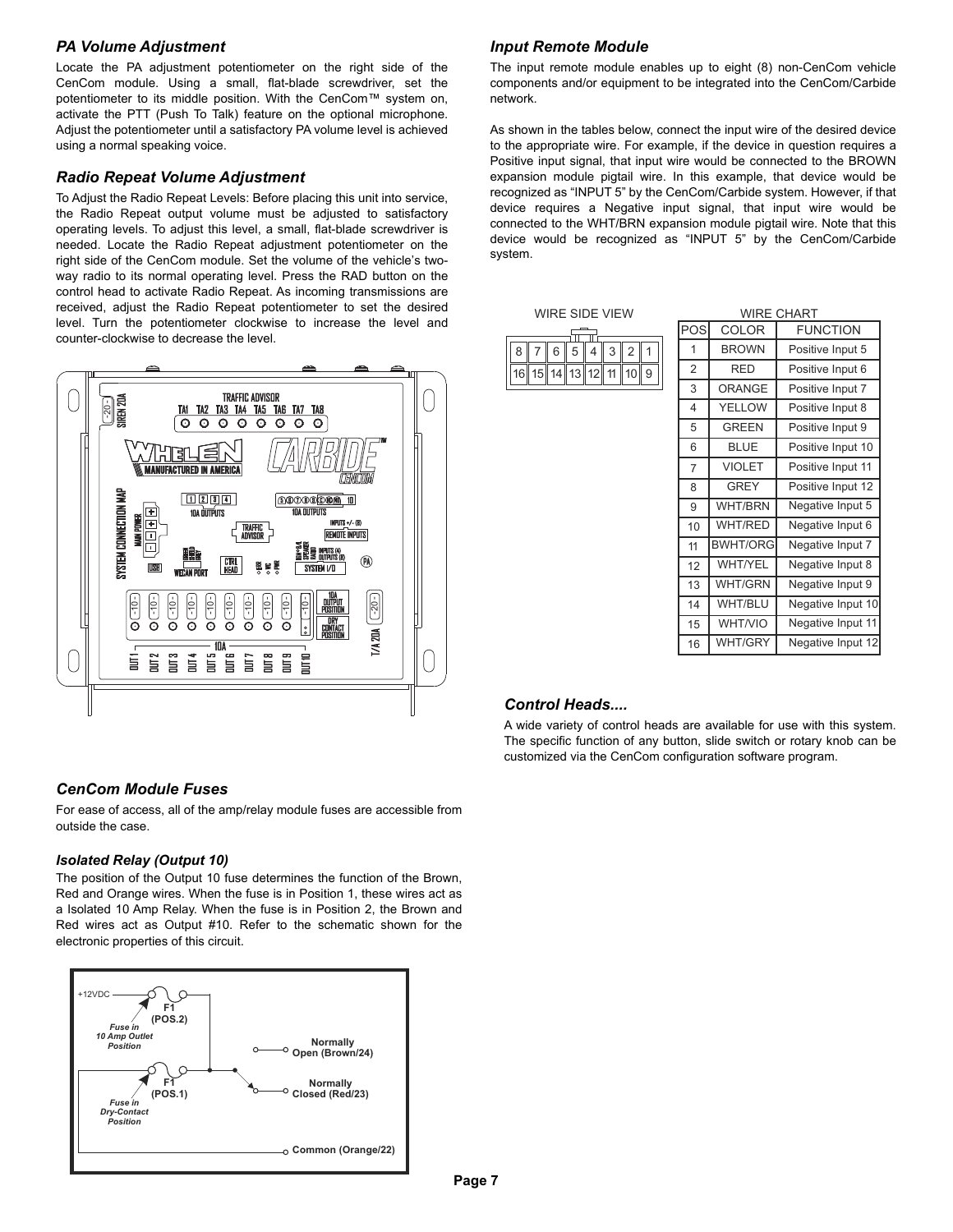### *LED Indicators*

LED Indicators provide valuable information regarding the operational state of your CenCom system. There are 3 different sets of LED's for 3 different CenCom functions.

<span id="page-7-0"></span>**Traffic Advisor Indicators** - These LEDs represent Traffic Advisor Output 1 (TA1) thru Traffic Advisor Output 8 (TA8). When a given output is active or flashing, the state of its corresponding indicator will be one of the following, based on the condition of that particular output:

- On (steady) Indicates the output is active and not flashing (normal).
- On (flashing) Indicates the output is active and flashing (normal).
- Off Indicates the output is shorted. Turn the CenCom system off, locate and remove the short. Restore power to the system and activate the output to confirm its proper operation.

<span id="page-7-1"></span>**Output Indicators** - These represent Outputs 1 thru 9. Each indicator is located directly adjacent to the fuse for that output.When a given output is active, the state of its corresponding indicator will be one of the following, based on the condition of that particular output:

- On Indicates the output is active (normal).
- Off Indicates the output is shorted. Turn the CenCom system off, locate and remove the short. Replace the fuse for that output (with correct amperage rating) and restore power to the system. Activate the output to confirm its proper operation.

<span id="page-7-2"></span>**WC Diagnostic Indicators** - These indicators provide the following diagnostic information about the CenCom system:

### **ERR (Error) LED**

| CenCom Controller Bus is set to OFF. Check Interface Box. |
|-----------------------------------------------------------|
| No Error                                                  |
| Bad CenCom connection.                                    |
| Check lightbar I/O or Interface Box for proper operation. |
| Error Control Event. Check lightbar I/O.                  |
|                                                           |

### **WC (CenCom Serial Data Bus) LED**

| Steady            | Good communication received from lightbar.                                                        |
|-------------------|---------------------------------------------------------------------------------------------------|
| Off               | Check power LED; If Off, turn on controller.<br>If On, check connections.                         |
| <b>Fast Blink</b> | Pre-operational State (Boot-up)                                                                   |
| Single Flash      | Bad CenCom connection or CenCom off.<br>Check lightbar I/O or interface box for proper operation. |

### **POW (Power) Status LED**

| Steady | CenCom system is On   |
|--------|-----------------------|
| Off    | CenCom system is Off. |

### **USB Status LED**

| OFF           | No connection detected.              |
|---------------|--------------------------------------|
| Slow Flash    | For factory purposes only.           |
| Mom.Blink ON  | Connection Detected / Not ready.     |
| Mom Blink OFF | Data Packet transferred.             |
| Steady        | Connection Detected / Ready for use. |

<span id="page-7-3"></span>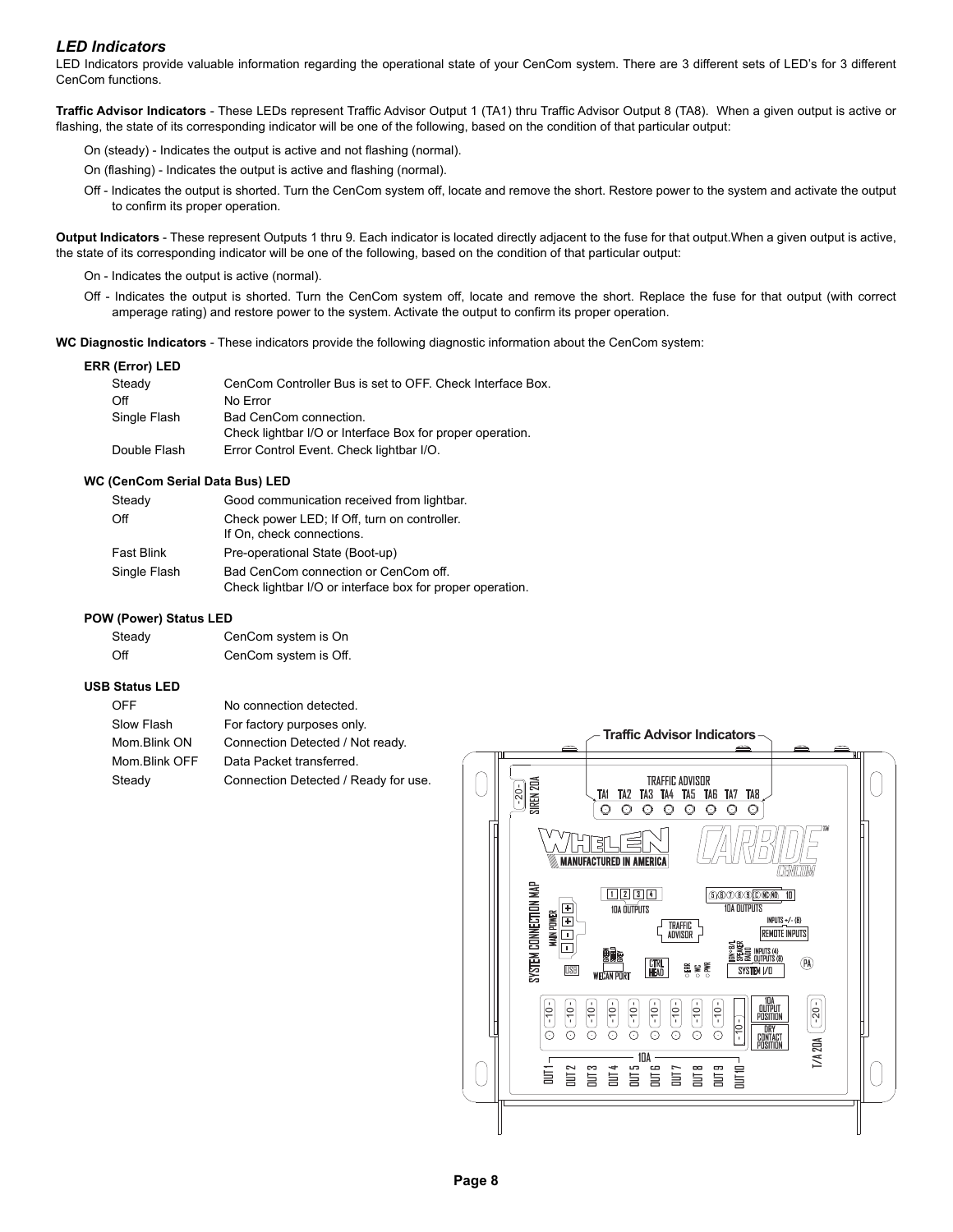<span id="page-8-0"></span>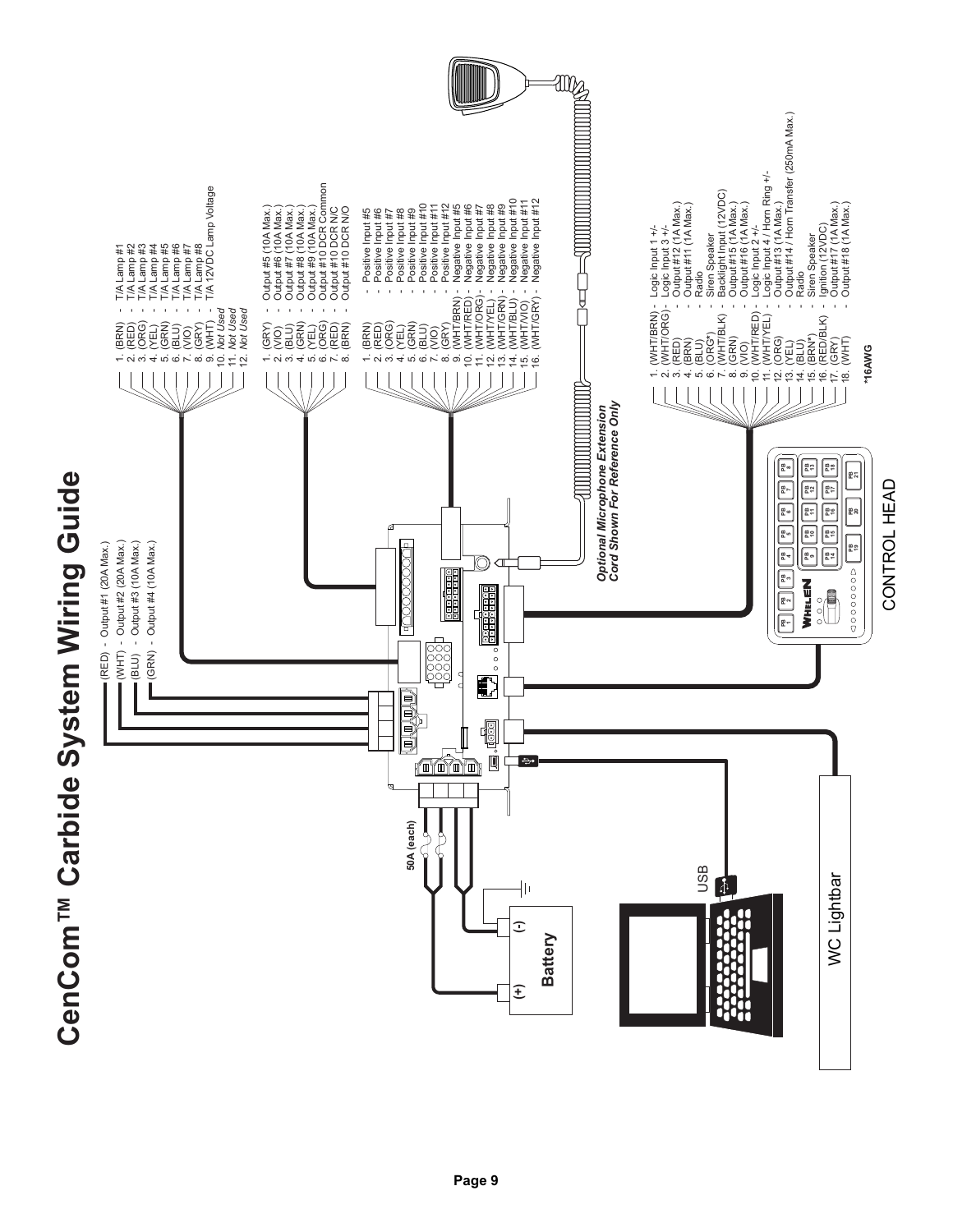|                       | п |
|-----------------------|---|
|                       | í |
|                       |   |
|                       |   |
|                       |   |
| ט<br>25<br>2<br>Phinh |   |
|                       |   |
|                       |   |
| งี<br>ว               |   |
| $\sum_{i=1}^{n}$      |   |
|                       |   |
| Ě                     | E |
|                       |   |
|                       |   |
| ì                     |   |
|                       |   |
| ゠                     |   |
|                       |   |
| $\mathbf{c}$          |   |

<span id="page-9-0"></span>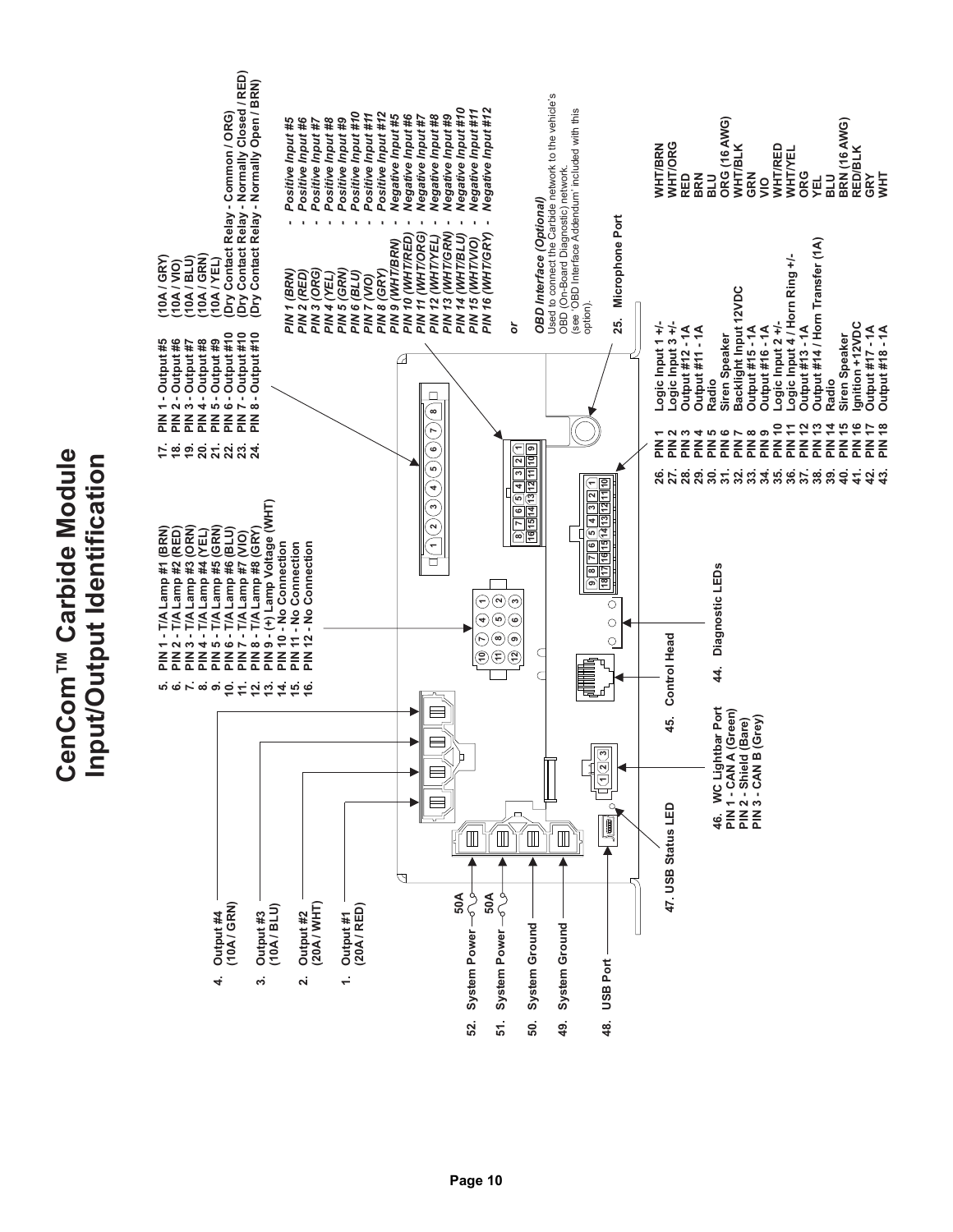

# <span id="page-10-0"></span>**Assigned To: Connector / Pin #**

| Connector A / Pin #1  |
|-----------------------|
| Connector A / Pin #2  |
| Connector A / Pin #3  |
| Connector A / Pin #4  |
| Connector B / Pin #1  |
| Connector B / Pin #2  |
| Connector B / Pin #3  |
| Connector B / Pin #4  |
| Connector B / Pin #5  |
| Connector B / Pin #6  |
| Connector B / Pin #7  |
| Connector B / Pin #8  |
| Connector C / Pin #4  |
| Connector C / Pin #3  |
| Connector C / Pin #12 |
| Connector C / Pin #13 |
| Connector C / Pin #8  |
| Connector C / Pin #9  |
| Connector C / Pin #17 |
| Connector C / Pin #18 |
| Connector C / Pin #1  |
| Connector C / Pin #10 |
| Connector C / Pin #2  |
| Connector C / Pin #11 |
| Connector D / Pin #1  |
| Connector D / Pin #9  |
| Connector D / Pin #2  |
| Connector D / Pin #10 |
| Connector D / Pin #3  |
| Connector D / Pin #11 |
| Connector D / Pin #4  |
| Connector D / Pin #12 |
| Connector D / Pin #5  |
| Connector D / Pin #13 |
| Connector D / Pin #6  |
| Connector D / Pin #14 |
| Connector D / Pin #7  |
| Connector D / Pin #15 |
| Connector D / Pin #8  |
| Connector D / Pin #16 |